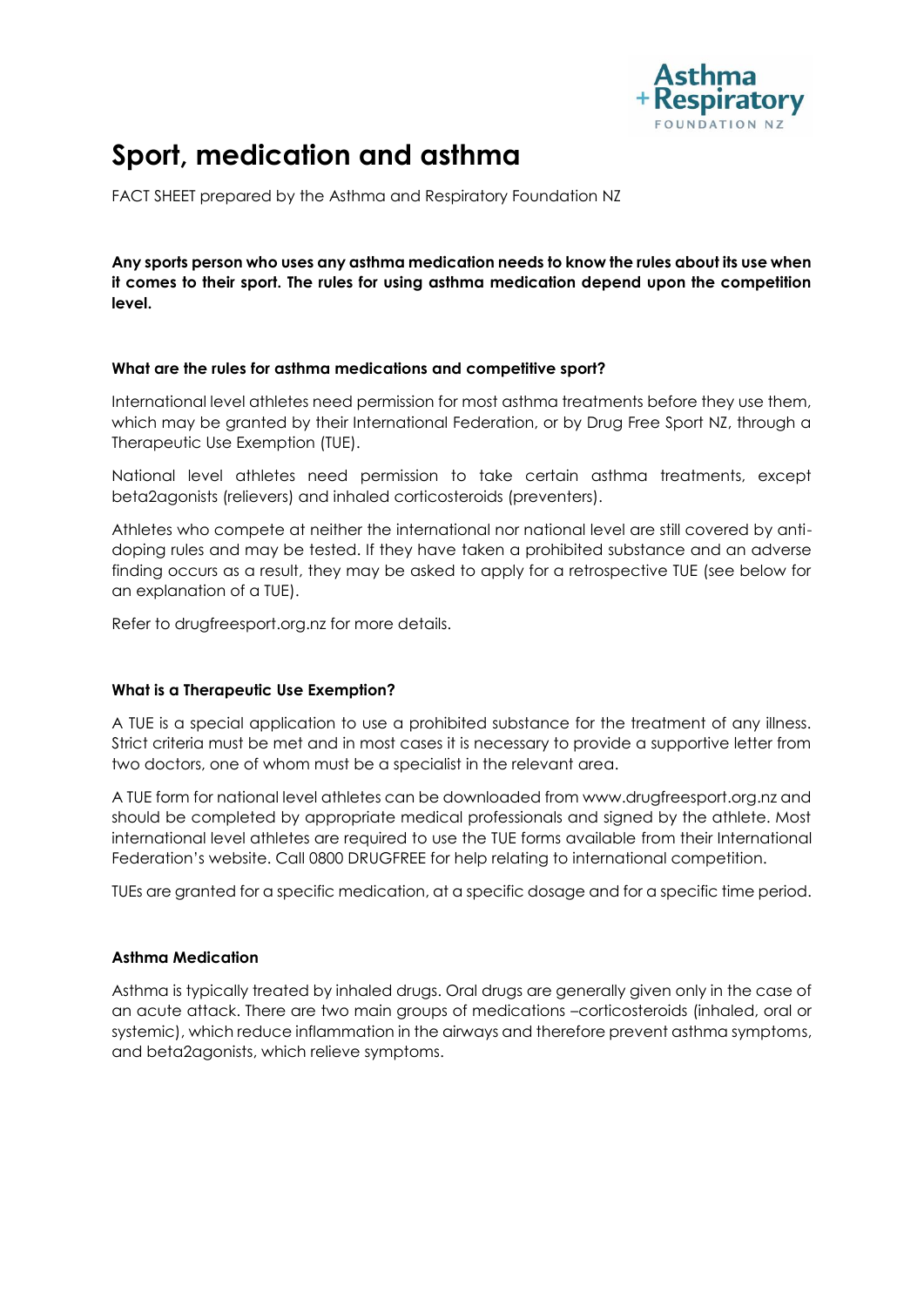

| Level of<br>competition                                | Beta <sub>2</sub> Agonist                                                                                       | Inhaled<br>Corticosteroids                                                               | Oral<br>steroids                                                                                                  | <b>Systemic Injection</b><br><b>Steroids</b>                                            |
|--------------------------------------------------------|-----------------------------------------------------------------------------------------------------------------|------------------------------------------------------------------------------------------|-------------------------------------------------------------------------------------------------------------------|-----------------------------------------------------------------------------------------|
| <b>International</b>                                   | <b>TUE</b> required                                                                                             | Declaration of Use<br>required prior to<br>and at time of<br>doping control<br>procedure | <b>TUE</b> required                                                                                               | <b>TUE</b> required                                                                     |
| <b>National</b>                                        | Retro-active<br>TUE and<br>medical file<br>required if<br>tested and<br>adverse finding<br><b>OCCUIS</b>        | Declaration of Use<br>required prior to or<br>at time of doping<br>control procedure     | <b>TUE</b> required                                                                                               | <b>TUE</b> required                                                                     |
| <b>Neither</b><br><b>International</b><br>nor National | Retroactive<br><b>TUE and</b><br>medical file<br>required if<br>tested and<br>adverse finding<br><b>OCCULLS</b> | Declaration of Use<br>required at time of<br>doping control<br>procedure.                | Retroactive<br><b>TUE</b> and<br>medical file<br>required if<br>tested and<br>adverse<br>finding<br><b>OCCUIS</b> | Retroactive TUE and<br>medical file required if<br>tested and adverse<br>finding occurs |

Table: Asthma medication, different levels of competition and the permission required

#### **What if I am a national athlete and return an adverse finding?**

National athletes who are tested and return an adverse analytical finding for a beta2agonist must submit a file reflecting best medical practice including:

- A complete medical history.
- A comprehensive clinical examination report, with focus on the respiratory system.
- A spirometry report including Forced Expiratory Volume in 1 second (FEV1). For further information, see fact sheet "What is Spirometry" or visit www.asthmafoundation.org.nz.
- If airway obstruction is present, the spirometry will be repeated following the inhalation of a short acting beta2agonist (SABA) to demonstrate reversibility of the obstruction. Reversibility of over 12 percent confirms the diagnosis of asthma.
- If reversible airway obstruction is not demonstrated by spirometry a bronchial provocation test will be required to establish how sensitive the airways are.
- Name, specialisation, address, telephone and fax numbers, email of examining physician.

The Asthma and Respiratory Foundation NZ would like to acknowledge Drug Free Sport New Zealand for the information in this fact sheet.

Drug Free Sport New Zealand

Toll free 0800 378 437

[drugfreesport.org.nz](http://www.drugfreesport.org.nz/)